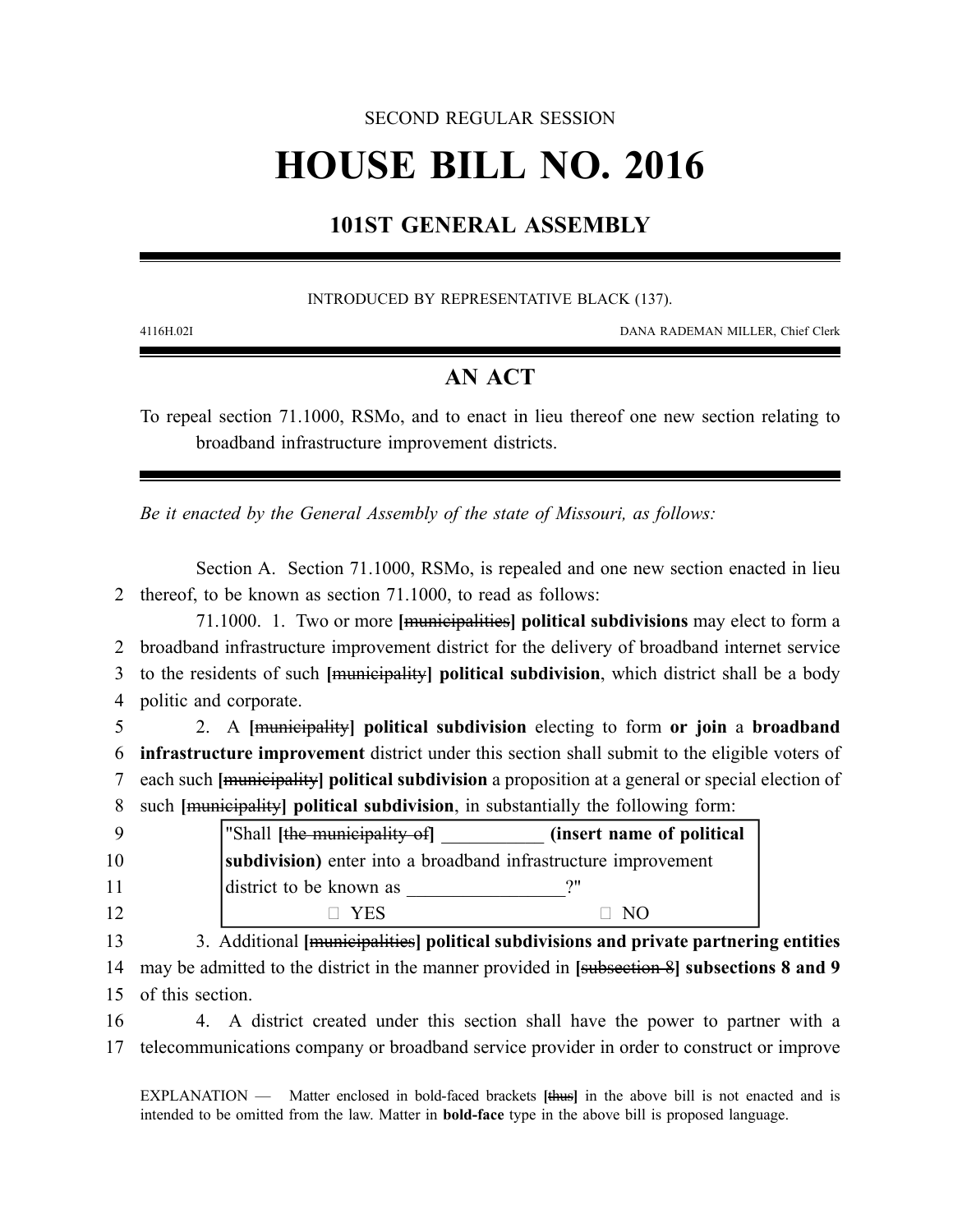telecommunications facilities which **[**shall**] may** be wholly **or partially** owned and operated by the telecommunications company or broadband service provider, as the terms "telecommunications company" and "telecommunications facilities" are defined in section 386.020 and subject to the provisions of section 392.410, that are in an unserved or underserved area, as defined in section 620.2450, to the residents of the district. Before any facilities are improved or constructed as a result of this section, the area shall be certified as unserved or underserved by the director of broadband development within the department of economic development.

 5. A district may finance the provision or expansion of broadband internet service through grants, loans, bonds, user fees, or a tax as set forth in subsection 6 of this section.

 6. (1) Any district may impose by resolution a sales tax on all retail sales made in such district which are subject to taxation pursuant to sections 144.010 to 144.525. The sales tax imposed pursuant to this subsection shall not exceed one percent, except that such tax shall not become effective unless the governing body of each **[**municipality**] political subdivision** member of the district submits to the voters of such **[**municipality**] political subdivision** at an election held on the first Tuesday after the first Monday in November of even-numbered years, a proposal to authorize the district to impose a tax under the provisions of this subsection. The tax authorized by this subsection shall be in addition to any and all taxes imposed by law, and the proceeds of such tax shall be used solely to provide broadband service to residents of the district. Such tax shall be stated separately from all other charges and taxes.

(2) The ballot shall be substantially in the following form:

| 40 | "Shall the                                                  | (insert name of district) impose a districtwide                       |
|----|-------------------------------------------------------------|-----------------------------------------------------------------------|
| 41 | sales tax at the rate of                                    | (insert amount) for the purpose of                                    |
| 42 | providing broadband services to residents of the district?" |                                                                       |
| 43 | YES                                                         | NO                                                                    |
| 44 |                                                             | If you are in favor of the question, place an "X" in the box opposite |
| 45 |                                                             | "YES". If you are opposed to the question, place an "X" in the box    |
| 46 | opposite "NO".                                              |                                                                       |

 If a majority of the votes cast on the question by the qualified voters voting thereon in each **[**municipality**] political subdivision** are in favor of the question, then the tax shall become effective on the first day of the calendar quarter following the calendar quarter in which the election was held. If a majority of the votes cast on the question by the qualified voters voting thereon in any one **[**municipality**] political subdivision** are opposed to the question, then the governing body for the district shall have no power to impose the tax authorized by this subsection.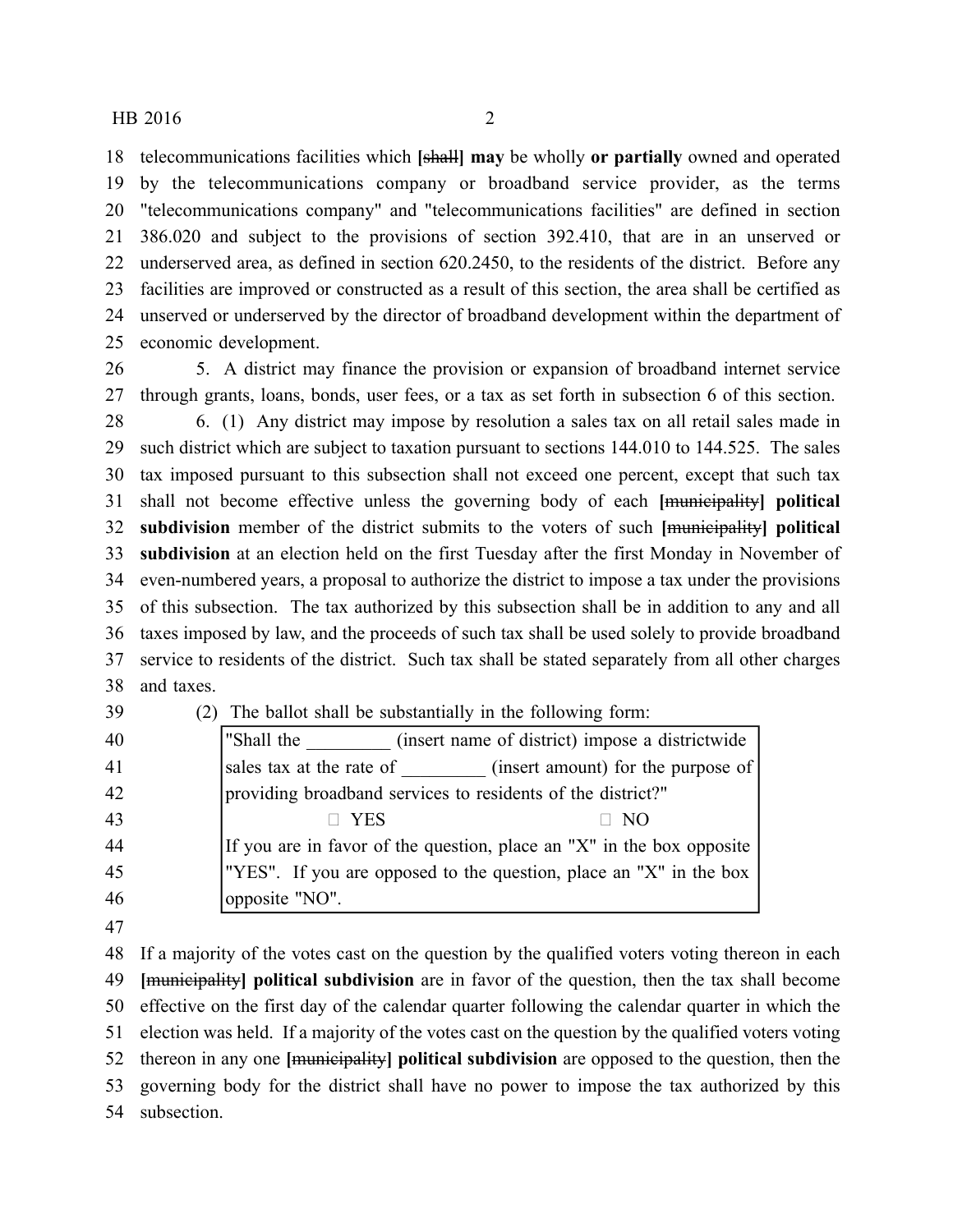#### HB 2016 3

 (3) The director of the department of revenue shall collect any tax adopted pursuant to this section pursuant to section 32.087.

 7. (1) The district governing board shall be composed of at least one representative from each member, but in no case shall there be less than four representatives.

 (2) Annually, on or before the last Monday in April commencing in the year following the effective date of the district's creation, the local governing body of each member shall appoint a representative to the district governing board for three-year terms. The local governing body of a member, by majority vote, may replace its appointed representative at any time.

 (3) For the purpose of transacting business, the presence of representatives representing more than fifty percent of district members shall constitute a quorum. Any action adopted by a majority of the votes cast at a meeting of the governing board at which a quorum is present shall be the action of the board.

(4) Each district member's representative shall be entitled to cast one vote.

 (5) Unless replaced as provided in subdivision (2) of this subsection, a representative on the governing board shall hold office until his or her successor is duly appointed. Any representative may be reappointed to successive terms without limit.

 (6) Any vacancy on the board shall be filled within thirty days after such vacancy occurs by appointment of the local governing body which appointed the representative whose position has become vacant. An appointee to a vacancy shall serve until the expiration of the term of the representative whose position to the appointment was made and may thereafter be reappointed.

 (7) Each district member may reimburse its representative to the governing board for expenses as it determines reasonable.

 (8) (a) The officers of the district shall be the chair and the vice chair of the board, the clerk of the district, and the treasurer of the district.

 (b) The chair shall preside at all meetings of the board and shall make and sign all contracts on behalf of the district upon approval by the board. The chair shall perform all duties incident to the position and office.

 (c) During the absence of or inability of the chair to render or perform his or her duties or exercise his or her powers, the same shall be performed and exercised by the vice chair and when so acting, the vice chair shall have all the powers and be subject to all the responsibilities hereby given to or imposed upon the chair.

 (d) During the absence or inability of the vice chair to render or perform his or her duties or exercise his or her powers, the board shall elect from among its membership an acting vice chair who shall have the powers and be subject to all the responsibilities hereby given or imposed upon the vice chair.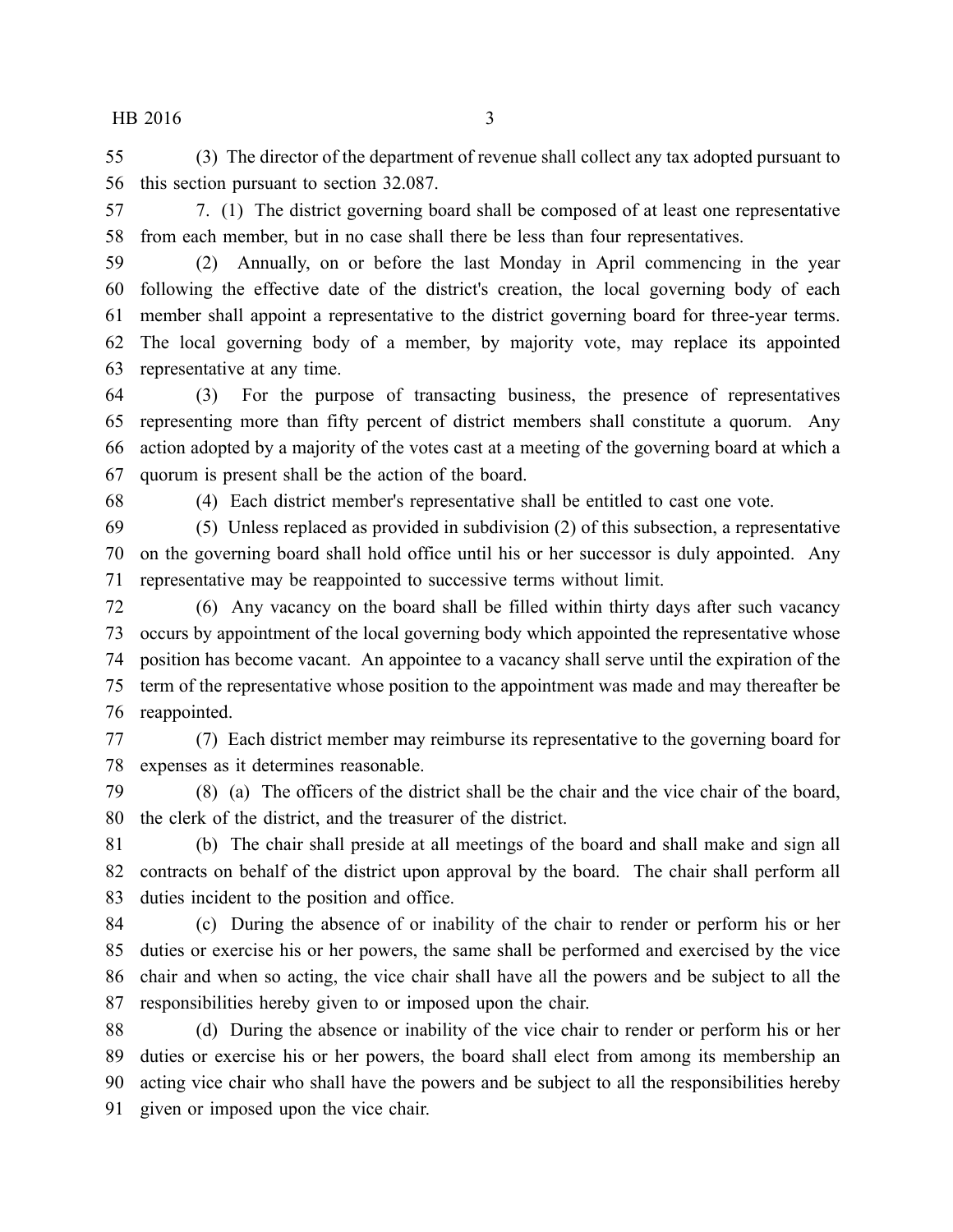(e) Upon the death, disability, resignation, or removal of the chair or vice chair, the board shall elect a successor to such vacant office until the next annual meeting.

 (9) The board shall adopt bylaws for the regulation of its affairs and the conduct of its business.

 8. (1) The board may authorize the inclusion of additional **[**district members**] political subdivisions** in the broadband infrastructure improvement district upon such terms and conditions as in the board's sole discretion shall be deemed to be fair, reasonable, and in the best interests of the district.

 (2) Prior to applying for admission to a broadband infrastructure improvement district, a **[**municipality**] political subdivision** electing to join a district shall submit to the eligible voters of the **[**municipality**] political subdivision** a proposition at a general or special election of such **[**municipality**] political subdivision**, in substantially the following form:

| political subdivision) join the broadband infrastructure improvement<br>105 |                  |
|-----------------------------------------------------------------------------|------------------|
| district known as<br>106<br>יור                                             |                  |
| 107<br><b>YES</b>                                                           | $\sim$ NO $\sim$ |

 The local governing body of any nonmember **[**municipality**] political subdivision** which desires to be admitted to the district shall make application for admission to the board after an affirmative result from such election.

 (3) The board shall determine the financial, economic, governance, and operational effects that are likely to occur if such **[**municipality**] political subdivision** is admitted and thereafter either grant or deny authority for admission of the petitioning **[**municipality**] political subdivision**. If the board grants such authority, it shall also specify any terms and conditions, including financial obligations, upon which such admission is predicated. Upon resolution of the board, such applicant **[**municipality**] political subdivision** shall become a district member.

 9. **(1) The board may authorize the inclusion of a private partnering entity or entities in the broadband improvement district upon such terms and conditions as in the board's sole discretion shall be deemed to be fair, reasonable, and in the best interests of the district. The private partnering entity which desires to be admitted to the district shall make application for admission to the board. For purposes of this subsection, "private partnering entity" includes, but is not limited to, an electric cooperative or public utility providing services within the state.**

 **(2) The board shall determine the financial, economic, governance, and operational effects that are likely to occur if such private partnering entity is admitted and thereafter either grant or deny authority for admission of the petitioning private**